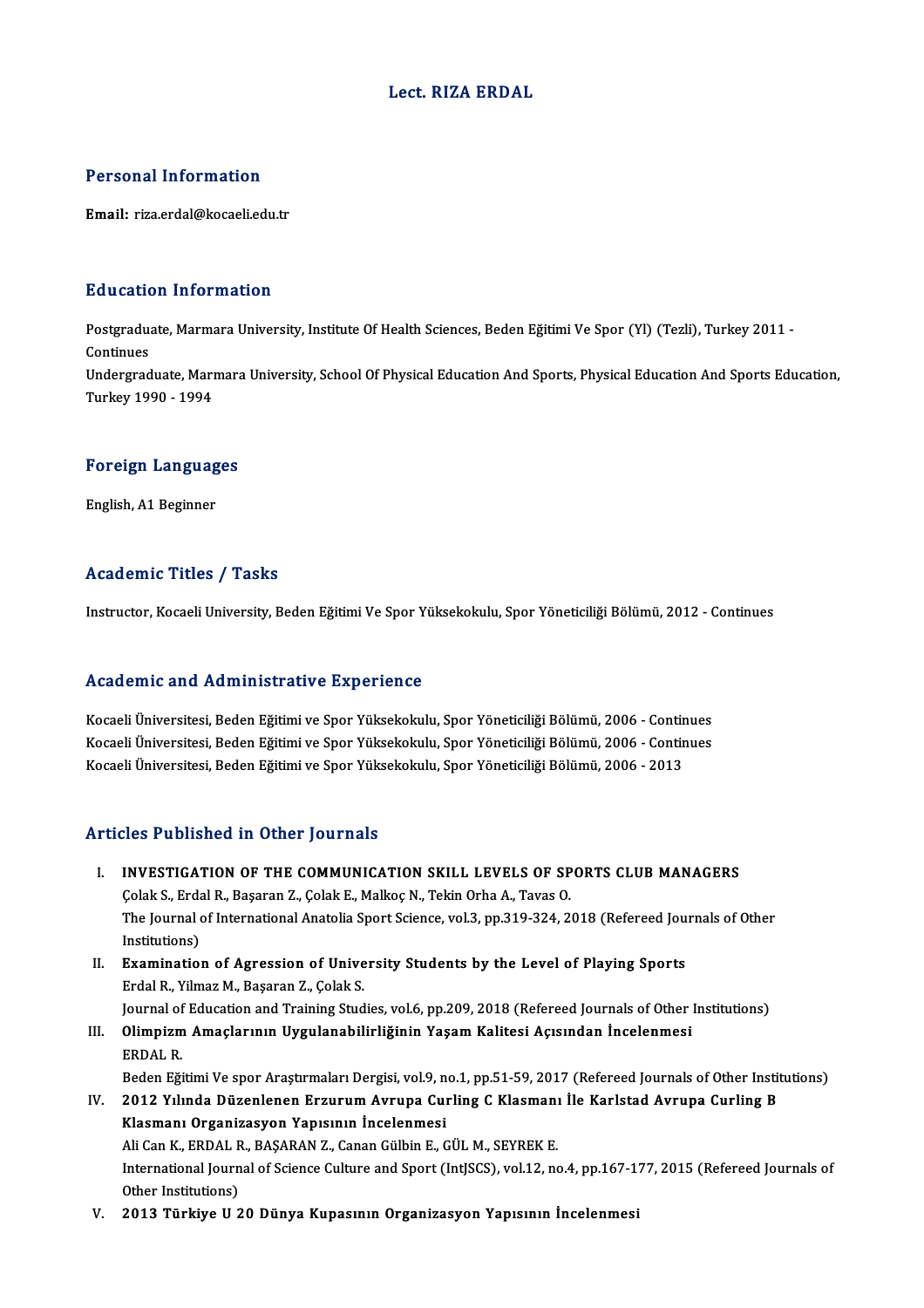Çıyan C., ERDAL R., ESKİYECEK C. G. , BAŞARAN Z., GÜL M., SEYREK E.<br>International Journal of Science Culture and Sport (IntISCS), val 3, no

International Journal of Science Culture and Sport (IntJSCS), vol.3, no.4, pp.129-140, 2015 (Refereed Journals of Other Institutions) Ciyan C., ERDAL R.,<br>International Journ<br>Other Institutions)<br>14 Dünye Selen International Journal of Science Culture and Sport (IntJSCS), vol.3, no.4, pp.129-140, 2015 (Refereed Journ<br>Other Institutions)<br>VI. 14 Dünya Salon Atletizm Şampiyonasına Katılanların Organizasyon Memnuniyet Düzeylerinin<br>Pa

### Other Institution<br>14 Dünya Sal<br>Belirlenmesi<br>EPDAL BLKET 14 Dünya Salon Atletizm Şampiyonasına Katılanların Organizasyo<br>Belirlenmesi<br>ERDAL R., KETEN S.A., BAŞARAN Z., TAŞKIRAN M.Y., GÜL M., SEYREK E.<br>International Journal of Science Culture and Sport (IntISCS), vol 3, np 547

Belirlenmesi<br>ERDAL R., KETEN S. A. , BAŞARAN Z., TAŞKIRAN M. Y. , GÜL M., SEYREK E.<br>International Journal of Science Culture and Sport (IntJSCS), vol.3, pp.547-560, 2015 (Refereed Journals of Other<br>Institutions) ERDAL R., KETEN S. A., BAŞARAN Z., TAŞKIRAN M. Y., GÜL M., SEYREK E.

### Books&Book Chapters

ooks & Book Chapters<br>I. SPORDA YÖNETİŞİM VE ORGANİZASYON<br>FRDAL R SPORDA<br>ERDAL R.<br>SPOR VAY SPORDA YÖNETİŞİM VE ORGANİZASYON<br>ERDAL R.<br>SPOR YAYINEVİ VE KİTAPEVİ, İstanbul, 2017

# SPOR YAYINEVİ VE KİTAPEVİ, İstanbul, 2017<br>Refereed Congress / Symposium Publications in Proceedings

efereed Congress / Symposium Publications in Proceedings<br>I. Fitness Merkezi Üyelerinin Egzersiz Bağımlılığı, Mutluluk ve Yaşam Doyumlarının Kişisel Özellikler<br>Asısından İnselenmesi Accord Congress / Cyn<br>Fitness Merkezi Üyeler<br>Açısından İncelenmesi.<br>Basaran 7. Doğanay M. G Fitness Merkezi Üyelerinin Egzersiz<br>Açısından İncelenmesi.<br>Başaran Z., Doğanay M., Çolak S., Erdal R.<br>2. Uluelararası Harkes İsin Spor ve Welln Açısından İncelenmesi.<br>Başaran Z., Doğanay M., Çolak S., Erdal R.<br>2. Uluslararası Herkes İçin Spor ve Wellness Kongresi, Antalya, Turkey, 25 - 28 April 2019, pp.476-484<br>Sportif Etkinliklerin Yaskların Mutluluk ve Montal İy

- Başaran Z., Doğanay M., Çolak S., Erdal R.<br>2. Uluslararası Herkes İçin Spor ve Wellness Kongresi, Antalya, Turkey, 25 28 April 2019<br>11. Sportif Etkinliklerin Yaşlıların Mutluluk ve Mental İyi Olma Durumlarına Etkisi.<br>PAS 2. Uluslararası Herkes İçin Spor ve Wellness Ko<br>Sportif Etkinliklerin Yaşlıların Mutluluk ve<br>BAŞARAN Z., ÇALIŞKAN F., ÇOLAK S., ERDAL R.<br>16. Spor Bilimleri Kongresi, 31 Ostober, 03 Ne II. Sportif Etkinliklerin Yaşlıların Mutluluk ve Mental İyi Olma Durumlarına Etkisi.<br>BAŞARAN Z., ÇALIŞKAN F., ÇOLAK S., ERDAL R.<br>16. Spor Bilimleri Kongresi, 31 October - 03 November 2018
- BAŞARAN Z., ÇALIŞKAN F., ÇOLAK S., ERDAL R.<br>16. Spor Bilimleri Kongresi, 31 October 03 November 2018<br>III. Hükümlülerde Olumsuz Otomatik Düşünce Ve Umutsuzluk Düzeylerine Rekreatif Aktivitelerin Etkisi.<br>Besaran 7. Cal 16. Spor Bilimleri Kongresi, 31 October - 03 November 2018<br>Hükümlülerde Olumsuz Otomatik Düşünce Ve Umutsu:<br>Başaran Z., Çolak S., Erdal R., Topaksu A., Bayraktar Erdinç E.<br>ICLEL International Conference on Lifelang Educati Hükümlülerde Olumsuz Otomatik Düşünce Ve Umutsuzluk Düzeylerine Rekreatif Aktivitelerin Etkisi.<br>Başaran Z., Çolak S., Erdal R., Topaksu A., Bayraktar Erdinç E.<br>ICLEL International Conference on Lifelong Education An Leader Başaran Z., Çolak S., Erdal R., Topaksu A., Bayraktar Erdinç E.<br>ICLEL International Conference on Lifelong Education An Leadership For All., Wroclaw, Poland, 3 - 05 July 20<br>IV. Üniversite Öğrencilerinin Spor Yapma Düze
- ICLEL International Conference on Lifelong Education An Leadership For All., Wroclaw, Poland, 3 05 July 2018<br>Üniversite Öğrencilerinin Spor Yapma Düzeylerine Göre Saldırganlık Durumlarının İncelenmesi.<br>ERDAL R., YILMAZ M Üniversite Öğrencilerinin Spor Yapma Düzeylerine Göre Saldırganlık Durumlarının İ<br>ERDAL R., YILMAZ M., BAŞARAN Z., ÇOLAK S.<br>ICLEL International Conference on Lifelong Education An Leadership For All., 4 - 05 July 2018<br>"Mat
- V. "Metaphors About The Sport Concept of Housewives Who Just Began the Sport" ICLEL International Conference on Lifelong Education An Leadersh<br>**"Metaphors About The Sport Concept of Housewives Who** ]<br>Çolak S., Malkoç N., Yener M. D. , Başaran Z., Erdal R., Tekin Orha A.<br>International Conference on L International Conference on Lifelong Education and Leadership for All, ICLEL, Wroclaw, Poland, 3 - 05 July 2018, vol.1 Colak<br>Interr<br>vol.1<br>2017 International Conference on Lifelong Education and Leadership for All, ICLEL, Wroclaw, Poland, 3<br>vol.1<br>VI. 2017 İstanbul, Londra Ve Berlin Maratonlarının Organizasyon Yapılarının İncelenmesi.<br>EPDAL P. VILDIZ LASLAN A. PASA
- vol.1<br>2017 İstanbul, Londra Ve Berlin Maratonlarınıı<br>ERDAL R., YILDIZ I., ASLAN A., BAŞARAN Z., ÇOLAK S.<br>ERRA International Congresses en Education 2018-2 2017 İstanbul, Londra Ve Berlin Maratonlarının Organizasyon Yap<br>ERDAL R., YILDIZ I., ASLAN A., BAŞARAN Z., ÇOLAK S.<br>ERPA International Congresses on Education 2018., 28 June - 01 July 2018<br>Pekreatif Etkinliklerin Yaslıları ERDAL R., YILDIZ I., ASLAN A., BAŞARAN Z., ÇOLAK S.<br>ERPA International Congresses on Education 2018., 28 June - 01 J<br>VII. Rekreatif Etkinliklerin Yaşlıların Yaşam Kalitelerine Etkisi<br>PASARAN Z. COLAK S. ERDAL R. CİVAN C.
- ERPA International Congresses on Education<br>Rekreatif Etkinliklerin Yaşlıların Yaşar<br>BAŞARAN Z., ÇOLAK S., ERDAL R., ÇİYAN C.<br>Uluslararası Belmessvon ve Spor Vänetimi BAŞARAN Z., ÇOLAK S., ERDAL R., ÇİYAN C.<br>Uluslararası Rekreasyon ve Spor Yönetimi Kongresi, 10 - 13 May 2018
- BAŞARAN Z., ÇOLAK S., ERDAL R., ÇİYAN C.<br>Uluslararası Rekreasyon ve Spor Yönetimi Kongresi, 10 13 May 2018<br>VIII. "The effect of recreational activities on life quality of educable mental disabled children"<br>RASARAN Z. COL Uluslararası Rekreasyon ve Spor Yönetimi<br>**"The effect of recreational activities o**<br>BAŞARAN Z., ÇOLAK S., ERDAL R., ÇİLEK D.<br>International Consuese of Sports for All ans "The effect of recreational activities on life quality of educable mental disabled chil<br>BAŞARAN Z., ÇOLAK S., ERDAL R., ÇİLEK D.<br>International Congress of Sports for All and Wellness, Antalya, Turkey, 5 - 08 April 2018, vo BAŞARAN Z., ÇOLAK S., ERDAL R., ÇİLEK D.<br>International Congress of Sports for All and Wellness, Antalya, Turkey, 5 - 08 April 2018, vol.1<br>IX. 52 KARATE ŞAMPİYONASI KATILIMCILARININ MEMNUNİYET DÜZEYLERİNİN İNCELENMESİ<br>KAYIK
- International Congress of Sports for All and Wellness,<br>52 KARATE ŞAMPİYONASI KATILIMCILARININ M<br>KAYIKÇI S., ONAR Ş., ERDAL R., BAŞARAN Z., ÇOLAK S.<br>Uluslararası 9. Badan Eğitimi ve Spor Öğretmenliği Kat 52 KARATE ŞAMPİYONASI KATILIMCILARININ MEMNUNİYET DÜZEYLERİNİN İNCELENMESİ<br>KAYIKÇI S., ONAR Ş., ERDAL R., BAŞARAN Z., ÇOLAK S.<br>Uluslararası 9. Beden Eğitimi ve Spor Öğretmenliği Kongresi, Antalya, Turkey, 19 - 22 October 2 KAYIKÇI S., ONAR Ş., ERDAL R., BAŞARAN Z., ÇOLAK S.<br>19 Uluslararası 9. Beden Eğitimi ve Spor Öğretmenliği Kongresi, Antalya, Turkey, 19 - 22 October 2017, vol.1<br>20 X. ÇOCUKLARDA DÜZENLİ REKREATİF FAALİYETLERİN İLETİŞİM
- ÇOLAK S., BAŞARAN Z., ERDAL R., DEMİRKIRAN G. Uluslararası 9. Beden Eğitimi ve Spor Öğretmenliği Kongresi, Antalya, Turkey, 19 - 22 October 2017